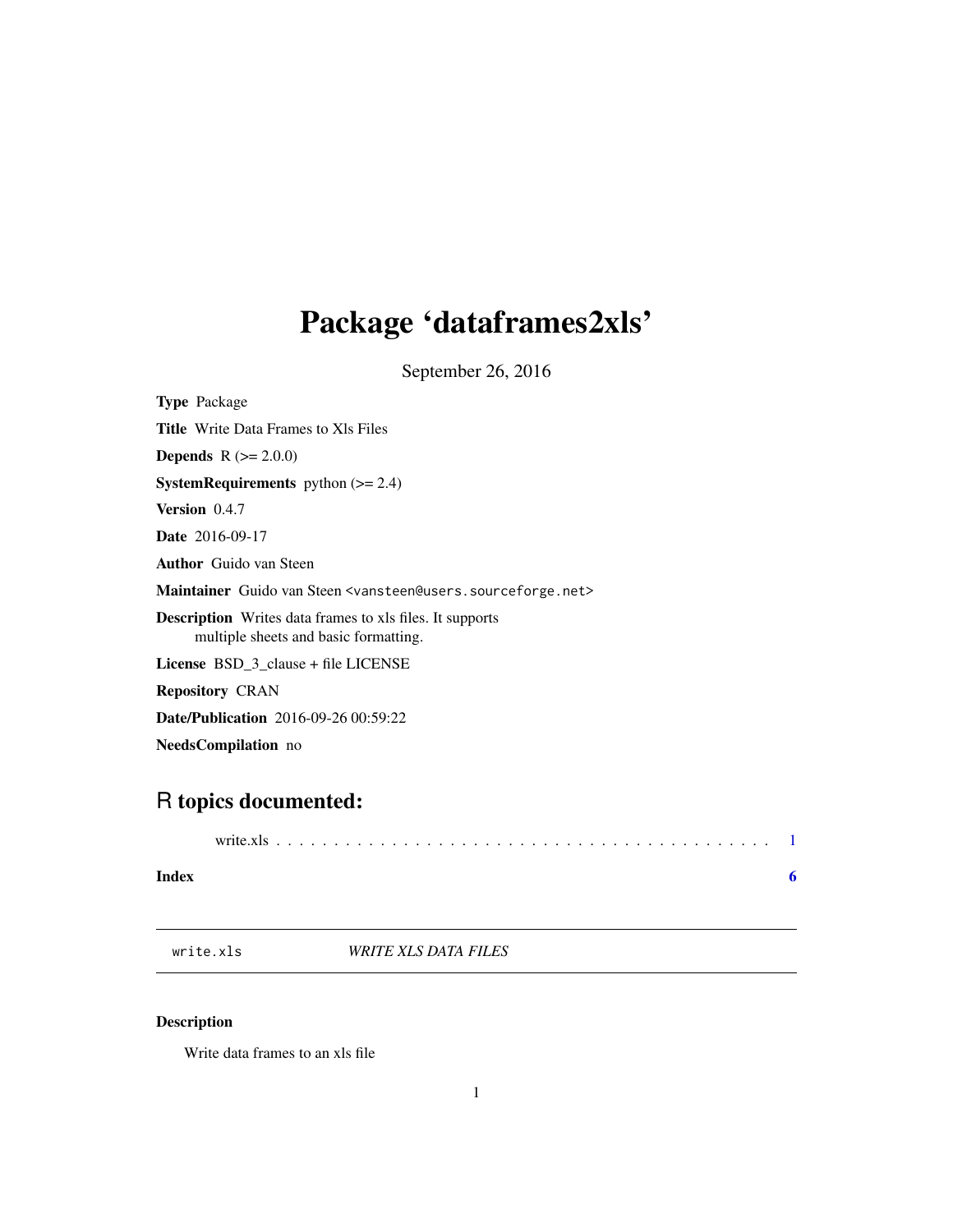#### Usage

```
write.xls(x, file, sh.names = "default", formats = "default",
t.formats = FALSE, fnt.names = "Helvetica", fnt.metr = "default",
col.widths = 48, col.names = TRUE, row.names = FALSE,
to.floats = "default", python = "python",
py.script = "default", sh.return = FALSE)
```
#### Arguments

| X          | the object(s) to be written, preferably data frame(s). If not, write.xls will try<br>to coerce them to data framedata(s).                                                                                                                                                                                                                                                                                                                                              |
|------------|------------------------------------------------------------------------------------------------------------------------------------------------------------------------------------------------------------------------------------------------------------------------------------------------------------------------------------------------------------------------------------------------------------------------------------------------------------------------|
| file       | a character string naming the xls file that will contain the data frame(s).                                                                                                                                                                                                                                                                                                                                                                                            |
| sh.names   | name(s) of the sheet(s) of the xls files to be written. If not specified "Sheet1, Sheet2,"<br>will be used as sheet names.                                                                                                                                                                                                                                                                                                                                             |
| formats    | format string(s) indicating the formats of the colums (or the rows) of each sheet.<br>See the examples.                                                                                                                                                                                                                                                                                                                                                                |
| t.formats  | logical value(s) indicating that the format string(s) are to be applied per row (and<br>not per column).                                                                                                                                                                                                                                                                                                                                                               |
| fnt.names  | the font name(s) to be used in the sheet(s) of the xls file.                                                                                                                                                                                                                                                                                                                                                                                                           |
| fnt.metr   | the name and location of the "font metric file(s)" that will be used in the xls file.                                                                                                                                                                                                                                                                                                                                                                                  |
| col.widths | the column width(s) in the sheet(s) in pixels.                                                                                                                                                                                                                                                                                                                                                                                                                         |
| row.names  | logical values indicating whether the row names of (each element of) x are to be<br>written along with (each element of) x. Note that this argument of the function<br>write.xls must not be used to set row names. For this purpose the function<br>row, names should be used instead.                                                                                                                                                                                |
| col.names  | logical value(s) indicating whether the column names of (each element of) x are<br>to be written along with (each element of) x. Note that this argument of the<br>function write.xls must not be used to set column names. For this purpose the<br>function col. names should be used instead.                                                                                                                                                                        |
| to.floats  | categorical value(s) indicating whether the cells are to be written as numeri-<br>cal values or as character strings. to. floats="default" tries to write cells as<br>numerical values. If this is not possible it will write cells as character strings in-<br>stead. to.floats="never" writes all cells as character strings. to.floats="always"<br>tries to write all cells as numerical values. If this is not possible it will write an<br>"NA" character string. |
| python     | name of the python interpreter to be called. Be sure to call a python interpreter.<br>Otherwise thing may become unpredictable.                                                                                                                                                                                                                                                                                                                                        |
| py.script  | name of the python script to be called. By default it calls the python script that<br>dataframes2x1s installs.                                                                                                                                                                                                                                                                                                                                                         |
| sh.return  | logical value indicating whether the return value of the system command that<br>runs the python interprer is to be printed. The return value of the system com-<br>mand is either 0, which means that no errors were encountered, or 1, which<br>means that an error did occurr.                                                                                                                                                                                       |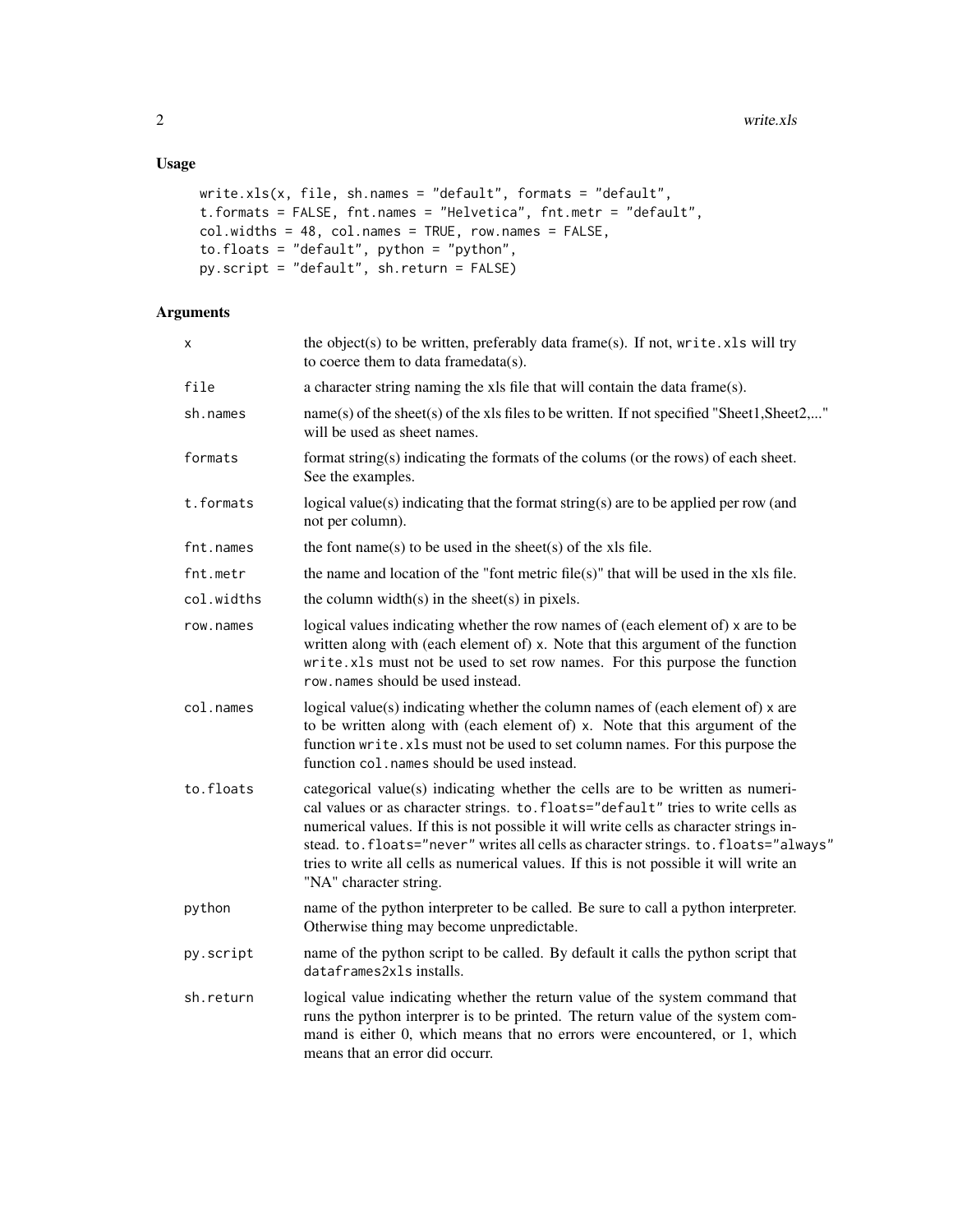#### <span id="page-2-0"></span>write.xls  $\frac{3}{2}$

#### Details

dataframes2xls saves dataframes to an xls file. Its main function write.xls, is a wrapper around a utility called xls2csv. The arguments available to this utility are also available to the R-script. xls2csv is written in python. Therefore python should be installed. The utility xls2csv is included in the dataframes2xls package. xls2csv makes use of the python module pyExcelerator and the afm submodule of the python module matplotlib. Both are now included in dataframes2xls See <http://www.python.org>, <http://sourceforge.net/projects/pyexcelerator> and [http:](http://sourceforge.net/projects/matplotlib) [//sourceforge.net/projects/matplotlib](http://sourceforge.net/projects/matplotlib) respectively.

#### Value

NULL

#### Author(s)

Guido van Steen <vansteen@sourceforge.net>.

#### References

<http://sourceforge.net/projects/py-csv2xls>, <http://sourceforge.net/projects/pyexcelerator>

#### See Also

[read.xls](#page-0-1)

#### Examples

# Create some simple data frames:

```
df1 = as.data frame (c(1,2))df1$col1 = (c(1,2))df1$col2 = (c(3, 4))df1\col3 = (c(5,6))df1[1] = NULLdf2 = as.data frame (c(1,2))df2$col1 = (c(10.10101010101,20))
df2$col2 = (c(30.25, 40))df2$col3 = (c(50E2, 60))df2[1] = NULL# Create a format string:
fmts = "0:0::1:0%:::0:general::1:0.0"
# Note this format string might also have been written as:
#
# fmts = "0:0::1:0%,0:general::1:0.0"
# The first column (column number 0) of Sheet1 will have "0"
# as its format (i.e. it will presented as an integer).
```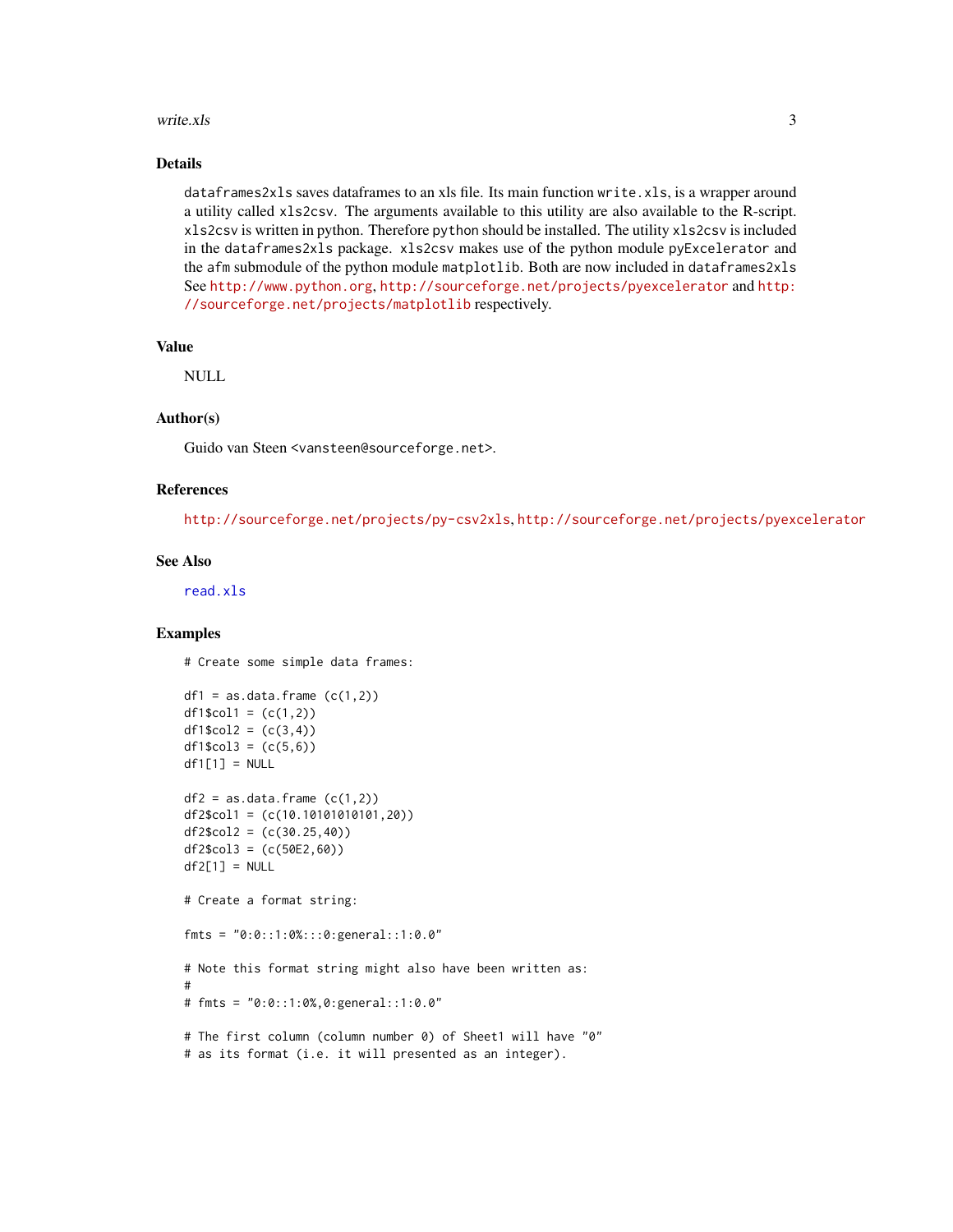#### 4 write.xls

```
#
# The second column (column number 1) of Sheet1 will have "0%"
# as its format (i.e. it will be presented as a percentage).
# The first column (column number 0) of Sheet2 will have
# "general" as its format (i.e. it will be presented as provided
# in the data frame).
#
# The second column (column number 1) of Sheet2 will have "0.0"
# as its format (i.e. it will be presented as a float with
# one digit).
# Let us specify some xls file names:
ofn1 = paste(tempdir(),"/tenure_rownames_false.xls",sep="")
ofn2 = paste(tempdir(),"/tenure_rownames_default.xls",sep="")
ofn3 = paste(tempdir(),"/tenure_rownames_true.xls",sep="")
# Now write the dataframes with the format string being applied
# per column:
write.xls(c(df1,df2), ofn1, formats=fmts)
# the data frames may also be written with the format string
# being applied per row:
t.fmts = "true:::true"
# Note that this t.formats string might also have been
# written as:
#
# t.fmts = "true,true"
#
# or:
#
# t.fmts = "true"
#
# or as:
#
# t.fmts = TRUE
write.xls(c(df1,df2), ofn2, formats=fmts, t.formats=t.fmts)
# Now we write the data frames with row names but without column
# names
rownames = c("first row","second row")
row.names(df1) = rownames
mat1 = as_matrix(df1)mat2 = as_matrix(df2)
```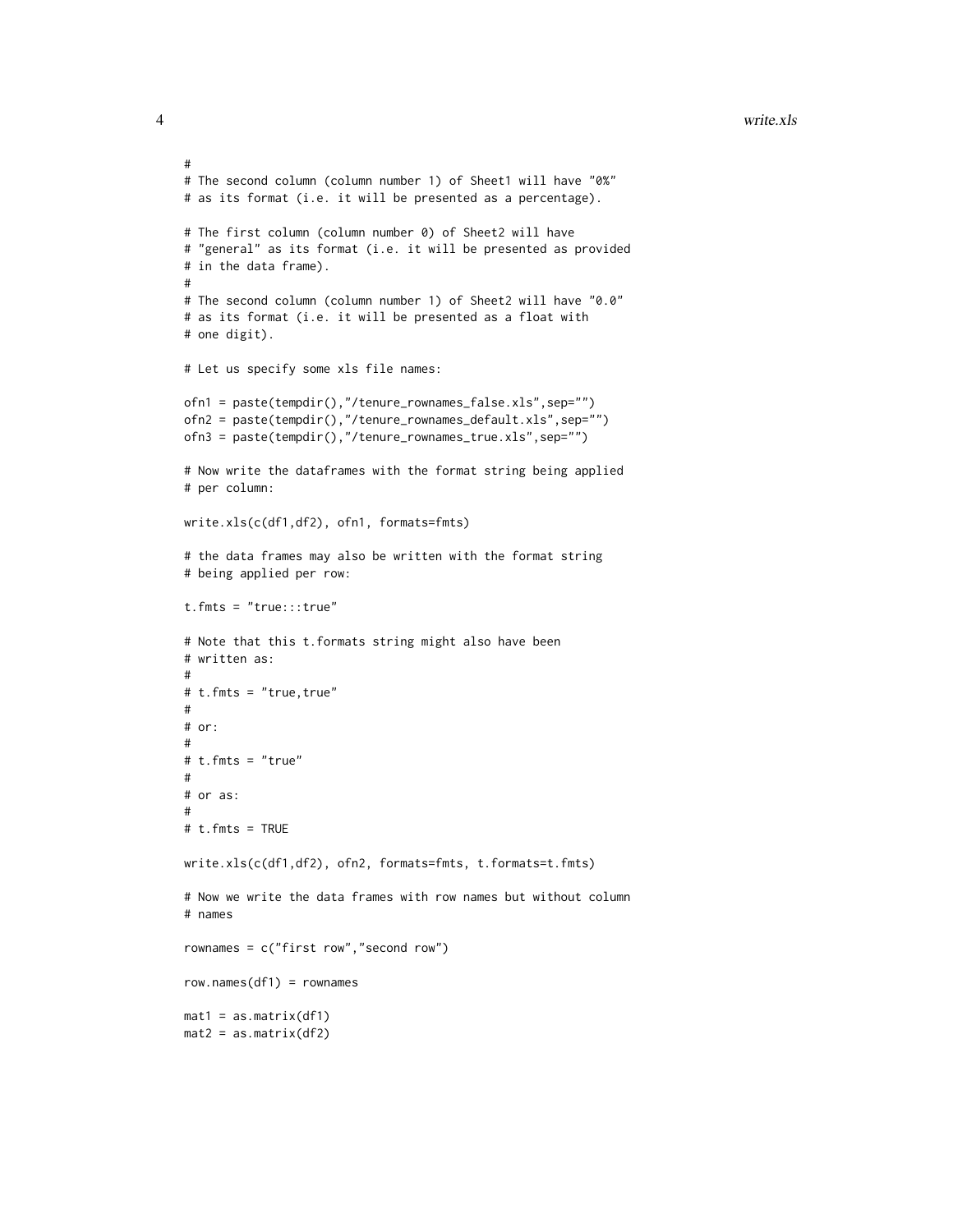#### write.xls 5

```
write.xls(c(mat1,mat2), ofn3, row.names="true", col.names="false")
# You may now inspect the xls files
keypressed = readline()
# until we clean them up:
system (paste("rm ",ofn1, sep = ""))
system (paste("rm ",ofn2, sep = ""))
system (paste("rm ",ofn3, sep = ""))
```